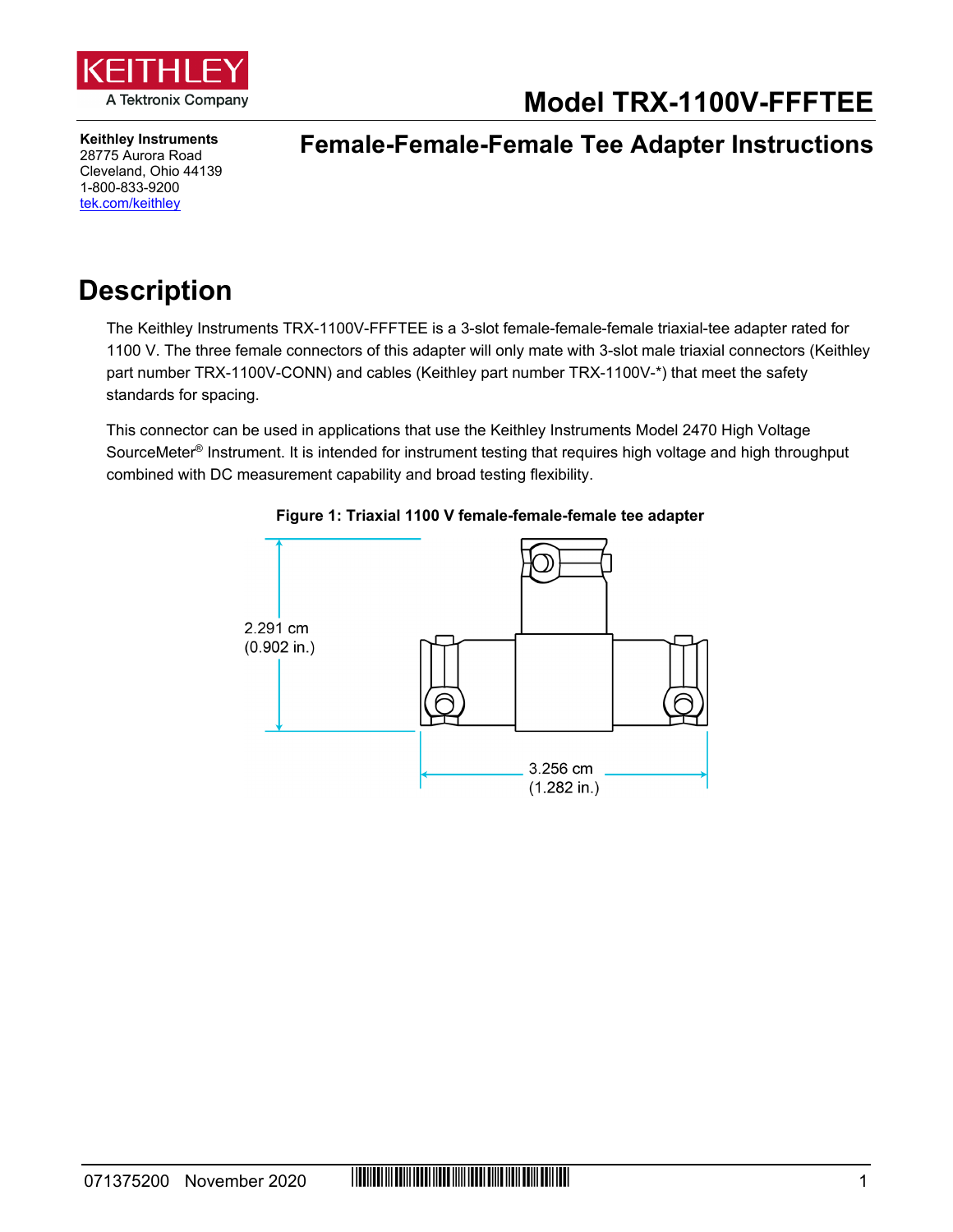## **Specifications**

#### **Material:**

- **Brass with nickel plated body**
- **Beryllium copper with gold and nickel-plated center conductor**
- Brass with gold and nickel-plated inner shield
- Teflon insulators

#### **Electrical:**

Voltage rating:

- Center contact to inner shield: 707 V dc
- Center contact and inner shield to outer shell: 1500 V dc

#### Contact resistance:

- Center contact: 2.0 mΩ
- Inner shield: 1.0 mΩ
- $\blacksquare$  Outer shell: 0.5 m $\Omega$

Insulation resistance (measured using an electrometer with the alternating polarity method at 500 V with a one–minute delay):

- Center to guard:  $1 \times 10^{14}$  Ω
- Guard to shell:  $1 \times 10^{12} \Omega$

Dielectric withstand voltage:

- Center contact to inner shield: 2121 V dc
- Center contact and inner shield to outer shell: 2913 V dc

#### **Temperature rating**:

−65 °C to 165 °C

#### **Force to engage or disengage**:

- Longitudinal 1.814 kg (4 lb) maximum
- Torque 0.28 N-m (2.5 in. lb) maximum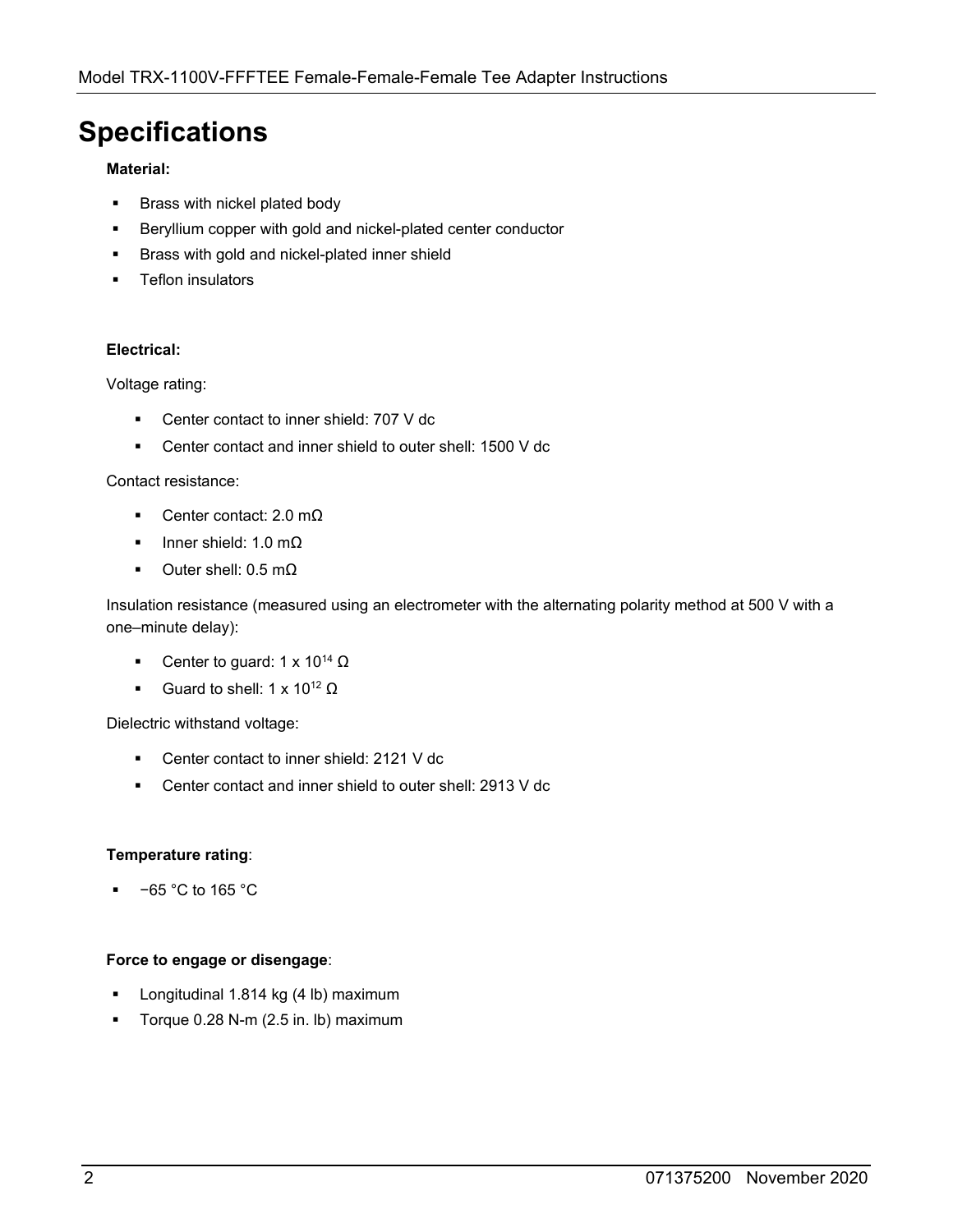

# **Safety precautions**

The following safety precautions should be observed before using this product and any associated instrumentation. Although some instruments and accessories would normally be used with nonhazardous voltages, there are situations where hazardous conditions may be present.

This product is intended for use by personnel who recognize shock hazards and are familiar with the safety precautions required to avoid possible injury. Read and follow all installation, operation, and maintenance information carefully before using the product. Refer to the user documentation for complete product specifications.

If the product is used in a manner not specified, the protection provided by the product warranty may be impaired.

The types of product users are:

**Responsible body** is the individual or group responsible for the use and maintenance of equipment, for ensuring that the equipment is operated within its specifications and operating limits, and for ensuring that operators are adequately trained.

**Operators** use the product for its intended function. They must be trained in electrical safety procedures and proper use of the instrument. They must be protected from electric shock and contact with hazardous live circuits.

**Maintenance personnel** perform routine procedures on the product to keep it operating properly, for example, setting the line voltage or replacing consumable materials. Maintenance procedures are described in the user documentation. The procedures explicitly state if the operator may perform them. Otherwise, they should be performed only by service personnel.

**Service personnel** are trained to work on live circuits, perform safe installations, and repair products. Only properly trained service personnel may perform installation and service procedures.

Keithley products are designed for use with electrical signals that are measurement, control, and data I/O connections, with low transient overvoltages, and must not be directly connected to mains voltage or to voltage sources with high transient overvoltages. Measurement Category II (as referenced in IEC 60664) connections require protection for high transient overvoltages often associated with local AC mains connections. Certain Keithley measuring instruments may be connected to mains. These instruments will be marked as category II or higher.

Unless explicitly allowed in the specifications, operating manual, and instrument labels, do not connect any instrument to mains.

Exercise extreme caution when a shock hazard is present. Lethal voltage may be present on cable connector jacks or test fixtures. The American National Standards Institute (ANSI) states that a shock hazard exists when voltage levels greater than 30 V RMS, 42.4 V peak, or 60 VDC are present. A good safety practice is to expect that hazardous voltage is present in any unknown circuit before measuring.

Operators of this product must be protected from electric shock at all times. The responsible body must ensure that operators are prevented access and/or insulated from every connection point. In some cases, connections must be exposed to potential human contact. Product operators in these circumstances must be trained to protect themselves from the risk of electric shock. If the circuit is capable of operating at or above 1000 V, no conductive part of the circuit may be exposed.

Do not connect switching cards directly to unlimited power circuits. They are intended to be used with impedance-limited sources. NEVER connect switching cards directly to AC mains. When connecting sources to switching cards, install protective devices to limit fault current and voltage to the card.

Before operating an instrument, ensure that the line cord is connected to a properly-grounded power receptacle. Inspect the connecting cables, test leads, and jumpers for possible wear, cracks, or breaks before each use.

When installing equipment where access to the main power cord is restricted, such as rack mounting, a separate main input power disconnect device must be provided in close proximity to the equipment and within easy reach of the operator.

For maximum safety, do not touch the product, test cables, or any other instruments while power is applied to the circuit under test. ALWAYS remove power from the entire test system and discharge any capacitors before: connecting or disconnecting cables or jumpers, installing or removing switching cards, or making internal changes, such as installing or removing jumpers.

Do not touch any object that could provide a current path to the common side of the circuit under test or power line (earth) ground. Always make measurements with dry hands while standing on a dry, insulated surface capable of withstanding the voltage being measured.